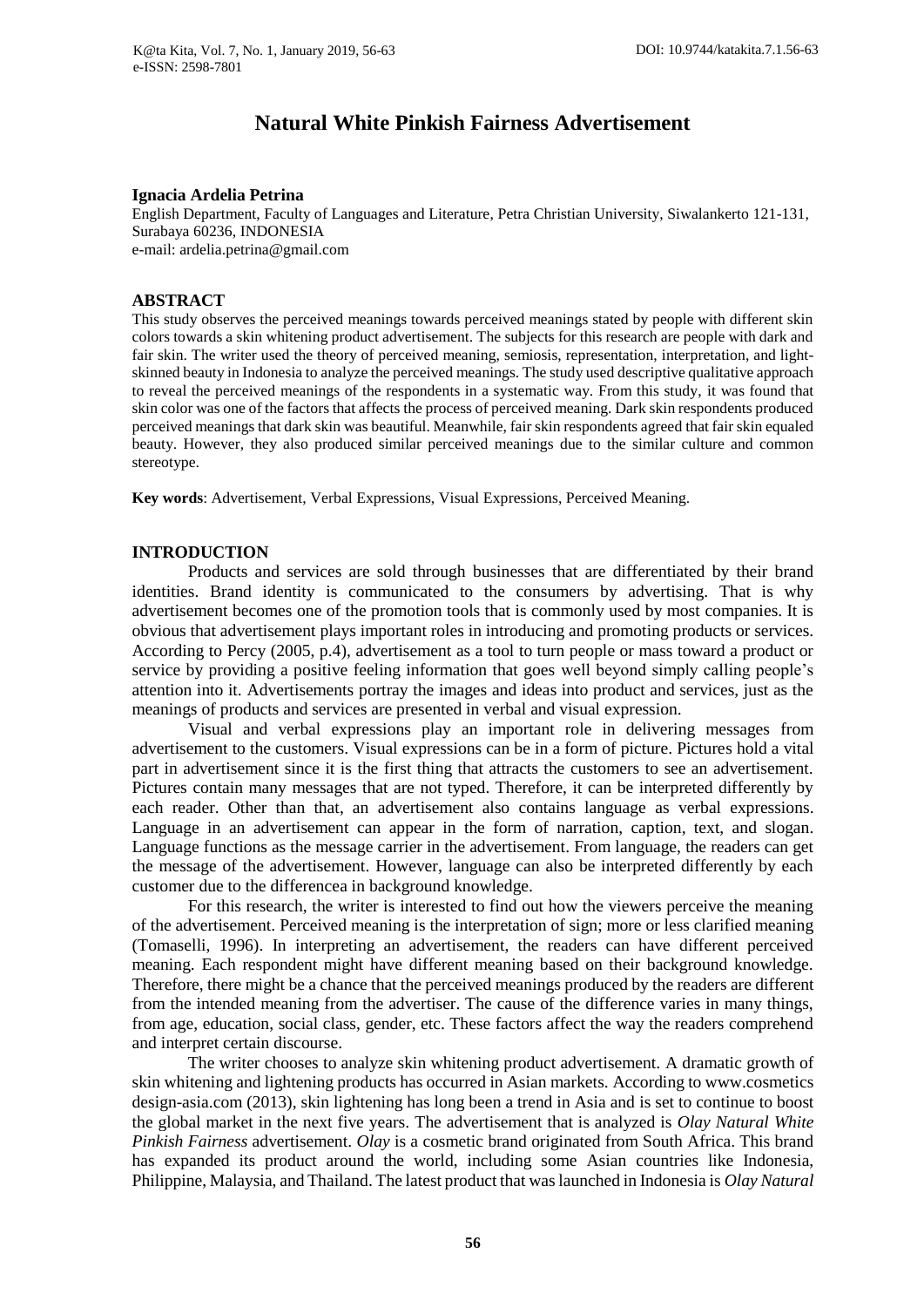*White Pinkish Fairness*. In this research, the writer involves ten young women in their twenties to help her enrich the research. The respondents are divided into group of dark skin and fair skin. The writer obtains to find out whether skin color will affect the way the respondents perceive the meaning of the same advertisement.

#### **METHOD**

In this research, the writer used descriptive qualitative approach. The reason why the writer used qualitative research was because the writer aimed to reveal the perceived meaning of people with dark and fair skin towards Olay Natural White Pinkish Fairness advertisement. This research dealt with individual interpretation to the objects of analysis, namely: verbal and visual expressions in the advertisement. Furthermore, descriptive qualitative approach is the most suitable approach for this research as it describes the meaning of qualitative material in a systematic way (Schreier, 2012, p.1).

The data of this analysis were verbal and visual expressions from the advertisement. Verbal expressions were in the form of captions or narrations and visual expressions were in the form of pictures, color, or gaze. Totally, there are nine scenes on the advertisement. However, the writer limited the scenes that were analyzed into five scenes. The criteria in choosing the specific scenes were based on the connotation. The writer chose specific verbal and visual expressions that had connotation in order to find out how the respondents would perceive the meaning. Therefore, the writer could gather adequate data later on for the analysis.

In this research, the writer chose ten female respondents because it is a cosmetic product that is specifically designed for women who aim to have fair and glowing skin with pinkish and radiant glow. The writer involved young adult respondents in the age of 20 to 25 years as they were considered as the main target of Olay Natural White Pinkish Fairness. Other than that, the writer chose respondents who were familiar with whitening products so that they had sufficient knowledge about whitening products. However, it was not obligatory for the respondents to have experience in using whitening products. The respondents were divided into two categories: groups of people with dark skin and fair skin. The writer decided to divide them into two groups to see whether skin color affect the way people perceived the meaning of a skin whitening product advertisement. The categories also helped to discover the differences or similarities of the perceived meaning towards the same skin whitening product produced by people with different skin color.

The data used in this research were collected from a semi-structured interview. This type of interview allows the writer to develop an understanding of the topic of interest without being limited by the questions in Appendix 2. In that way, the writer could explore the respondents more. In asking the questions, the writer showed the specific captions along with the pictures / scenes that came along with the captions.

## **ANALYSIS AND FINDINGS**

In order to answer the research question, the writer analyzed three things:

- The perceived meaning stated by people with dark skin towards the verbal and visual expressions of the skin whitening product advertisement.
- The perceived meaning stated by people with fair skin towards the verbal and visual expressions of the skin whitening product advertisement.
- The differences or similarities of the perceived meanings stated by people with fair and dark skin viewers towards the verbal and visual expressions of the skin whitening product advertisement.

## **The Analysis of Perceived Meanings Produced by Respondents with Dark Skin**

In this part, writer started the analysis on the darsk skin respondents' perceived meanings towards the verbal and visual data.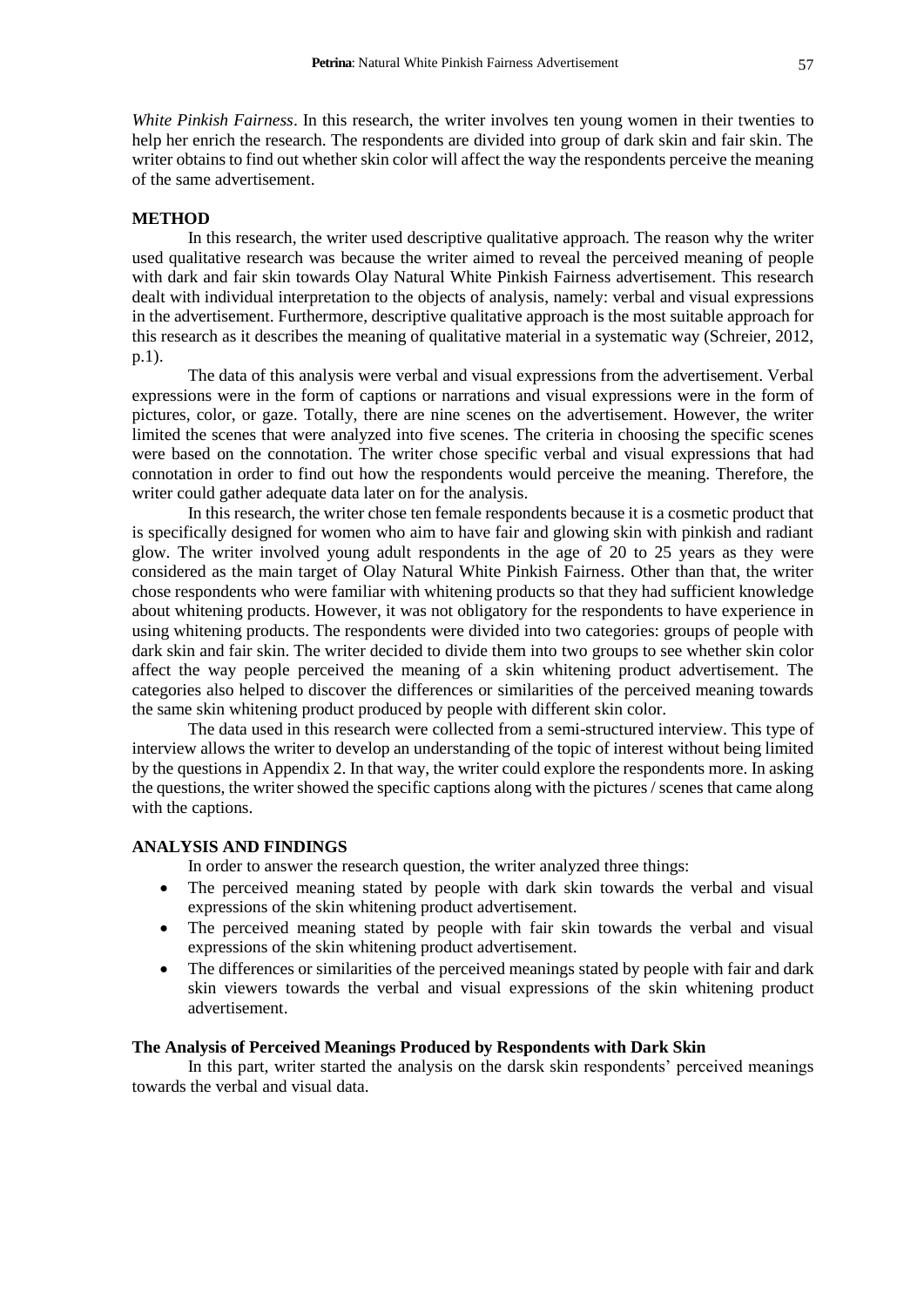| <b>Dark Skin Respondents' Perceived Meanings</b> |                                                                                                                                                                               |  |
|--------------------------------------------------|-------------------------------------------------------------------------------------------------------------------------------------------------------------------------------|--|
|                                                  | Beauty should be natural and realistic. Beauty is not being perfect because it is<br>unrealistic. Flaws or weaknesses are also part of beauty.                                |  |
| $\bullet$                                        | Beauty can also be supported by internal factor such as facial expressions and<br>confidence, also external factor such as technology, lighting, and clothes                  |  |
| $\bullet$                                        | Beauty is authentic Indonesia because Indonesian women's characteristics do not<br>belong in other standard of beauty.                                                        |  |
| $\bullet$                                        | Beauty is exotic because it is praised by Americans or Europeans as sexy and<br>attractive.                                                                                   |  |
| $\bullet$                                        | Natural skin is genuine skin without the using of any products. The use of makeup or<br>skin product in any dose is considered as unnatural.                                  |  |
| $\bullet$                                        | Natural skin is genuine skin with minimal use of makeup. The function of makeup is<br>to support and improve natural skin.                                                    |  |
| $\bullet$                                        | Whitening products cannot whiten skin. It cannot whiten skin no matter how long the<br>usage is.                                                                              |  |
|                                                  | Whitening products might whiten skin with regular use. It might whiten but it takes a<br>long time with no instant effect.                                                    |  |
| $\bullet$                                        | Whitening products can temporarily whiten skin. It can whiten skin for a certain<br>period of time after that the skin color will get back to the original color.             |  |
| $\bullet$                                        | Men prefer women with fair skin. Women with fair skin have advantage from the<br>label that fair equals beauty.                                                               |  |
| $\bullet$                                        | Men do not prefer women with fair skin. Skin colour is not the only factor in<br>choosing a spouse. It also depends on the character, personality, and behaviour of<br>women. |  |

## **Dark Skin Respondents' Perceived Meanings of the Verbal Data Table 2: Dark Skin Respondents Verbal Data Perceived Meanings Summary**

The respondents with dark skin did not relate the words shown along with the pictures. They preferred to relate the verbal data with their own experiences and culture. The writer found out most of them did not agree with the idea that fair skin equaled beauty. They perceived beauty as something which was not only about physical appearance such as face or skin color. Beauty can also be supported by internal factors such as facial expressions and confidence, also external factors such as technology, lighting, and clothes (OOTD – outfit of the day).

They also did not agree about the idea of other types of beauty such as Korean beauty or exotic beauty to be the beauty standard of Indonesian. They prefer authentic Indonesian and exotic skin. The reason is because Indonesian women with mostly tanned skin do not have the characteristic of fair skin like Korean. The writer saw that they wanted to show that Indonesian women were superior by breaking the common stereotypes of making people outside Indonesia as the standard of beauty.

They produced 2 perceived meanings regarding the definition of natural skin. . The first perceived meaning is natural skin is genuine skin without the use of any makeup. According to them, the use of makeup is considered as unnatural. The reason is because makeup more or less will change the natural features of the natural skin. The second perceived meaning is natural skin is genuine skin with minimal use of makeup. On this part, they considered the use of makeup as something that is acceptable as long as the function is to enhance the beauty features on the natural skin. They did not agree if the use of makeup is to change any features of the skin, such as whiten or darken skin. In other words, the function of makeup is to support and improve natural skin.

However, it goes different in terms of romance and social media representation. Most of the dark respondents agreed that fair skin women were more superior on those fields because of the label given to them. Related to the skin whitening product, most of the dark skin respondents did not believe that it could perfectly whiten skin. They had the experience of using whitening skin products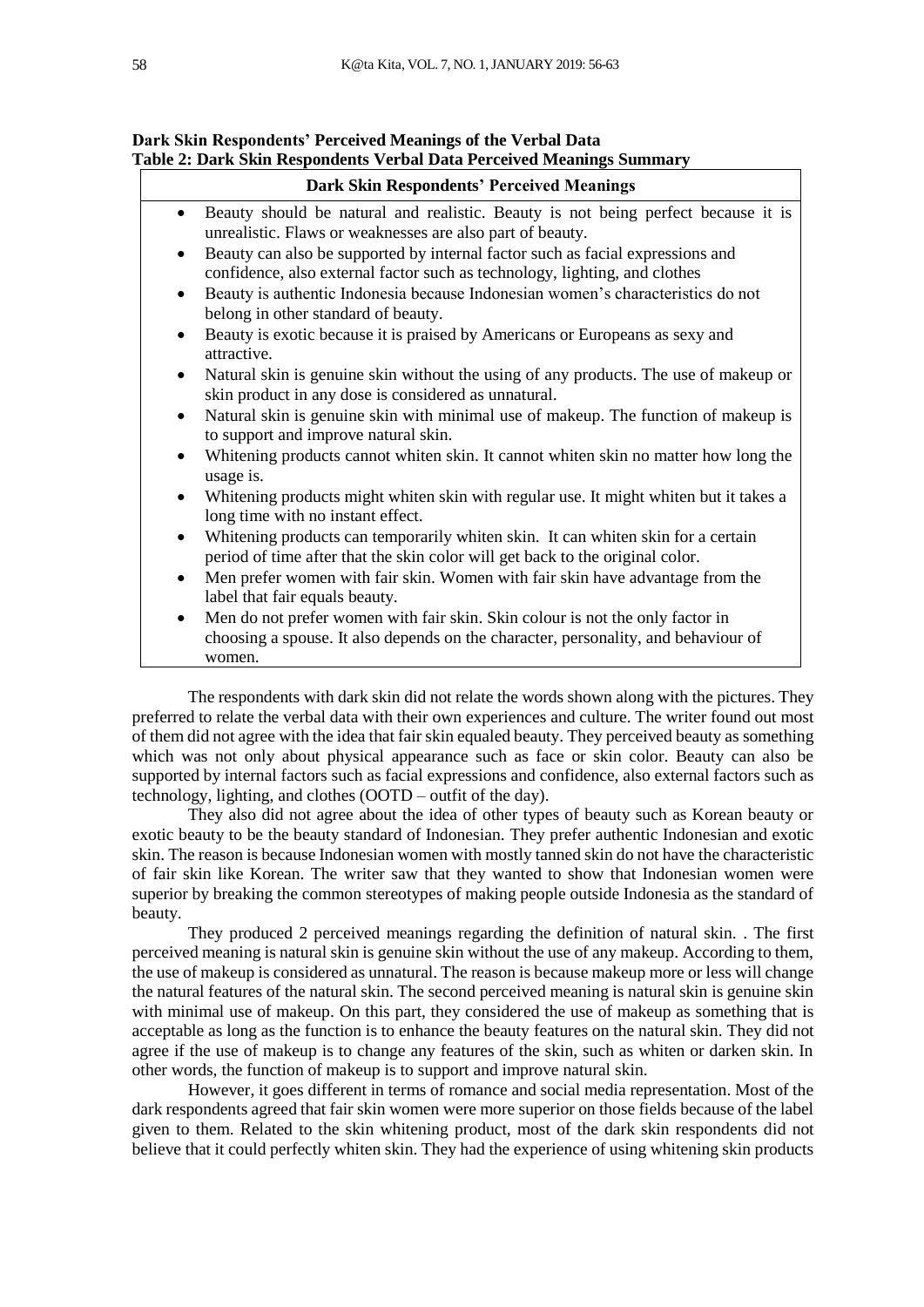but did not get the whitening effect. Because of that, they come to the conclusion that they should start to accept their skin colour. Furthermore, they become more confident with their dark skin.

## **Dark Skin Respondents' Perceived Meanings of the Visual Data**

| Table 2: Dark Skin Respondents' Visual Data Perceived Meanings Summary                                                                                                                                                                                                                                                                                                                                                                                                                       |  |  |
|----------------------------------------------------------------------------------------------------------------------------------------------------------------------------------------------------------------------------------------------------------------------------------------------------------------------------------------------------------------------------------------------------------------------------------------------------------------------------------------------|--|--|
| <b>Dark Skin Respondents</b>                                                                                                                                                                                                                                                                                                                                                                                                                                                                 |  |  |
| Beauty is more about the structure of the face rather than skin colour. Beauty is not<br>$\bullet$<br>having fair skin or dark skin. The structure of the face is what makes a woman beautiful.<br>Mixed-blood girl is beautiful. Mixed-blood face is good looking.<br>٠<br>Beauty should be natural. Natural means realistic.<br>$\bullet$<br>Milk can whiten skin. The main reason is because the respondents have been familiar<br>$\bullet$<br>with the benefit of milk for whiten skin. |  |  |
| Ingredients are not really convincing enough to whiten skin. Misinterpretation towards<br>the visual of the product affects the respondents in seeing the use of the product.<br>Beauty is about her face her and fair skin. Pretty face and fair skin make a woman<br>prominent.                                                                                                                                                                                                            |  |  |
| The girl is pretty because of the structure of her face not the skin colour. The girl is<br>$\bullet$<br>naturally beautiful with her cute face and smile so skin colour does not really affect<br>her beauty.                                                                                                                                                                                                                                                                               |  |  |
| The girl is mediocre. She is not ugly but she is not that really pretty. The cute face is<br>$\bullet$<br>what makes her more attractive.                                                                                                                                                                                                                                                                                                                                                    |  |  |
| The girl is not beautiful because she looks unrealistic. The skin colour of the girl is too<br>$\bullet$<br>fair.                                                                                                                                                                                                                                                                                                                                                                            |  |  |
| Having fairer skin does not drastically make women prettier. Their face before and<br>$\bullet$<br>after having fair skin is exactly the same so it does not make sense to say the girls are<br>prettier.                                                                                                                                                                                                                                                                                    |  |  |
| Having fairer skin makes them look unrealistic. The skin colour transformation looks<br>$\bullet$<br>unrealistic                                                                                                                                                                                                                                                                                                                                                                             |  |  |
| Having fairer skin makes women prettier and more attractive. In visual, the girls look<br>$\bullet$<br>prettier in fair and glowing skin.                                                                                                                                                                                                                                                                                                                                                    |  |  |
| Women with fair skin more prominent rather than dark skin on social media. Women<br>$\bullet$<br>with fair skin are the centre of the attention.                                                                                                                                                                                                                                                                                                                                             |  |  |
| People are more attracted to see women with fair skin rather than dark skin on social<br>$\bullet$<br>media. People prefer to see the girls with fair skin in the second photo.                                                                                                                                                                                                                                                                                                              |  |  |
| Women with fair skin, supported by facial expressions and confidence, receive more<br>attention on social media. People look unconfident when they do weird poses and facial<br>expressions.                                                                                                                                                                                                                                                                                                 |  |  |
|                                                                                                                                                                                                                                                                                                                                                                                                                                                                                              |  |  |

On perceiving visual data, the respondents were relating each picture to their daily life, experiences, and culture. They related the pictures with physical role such as: definition of beauty, skin colour transformation, and visual on social media. They also related it with emotional roles such as: skin colour affects confidence, self presentation on social media. The writer concluded that the respondents really emphasized on the message that beauty had nothing to deal with skin colour. That message was presented on the ideas that beauty was more about face structure.

Regarding the product and its ingredients, they only concerned about milk out of two main ingredients of the product, which were milk and France rose. Their main reason was because they have been familiar with the benefit of milk for whiten skin. They get used to see a lot of whitening products using milk as their main ingredients.

As a result of their perceived meaning about beautu and face structure, they argued that skin color transformation from dark to fair did not make the women in the advertisement prettier. According to them, the girls before having fair skin were already pretty. So, having fair skin did not change anything. They also agreed that the girls looked more confident rather than prettier. It could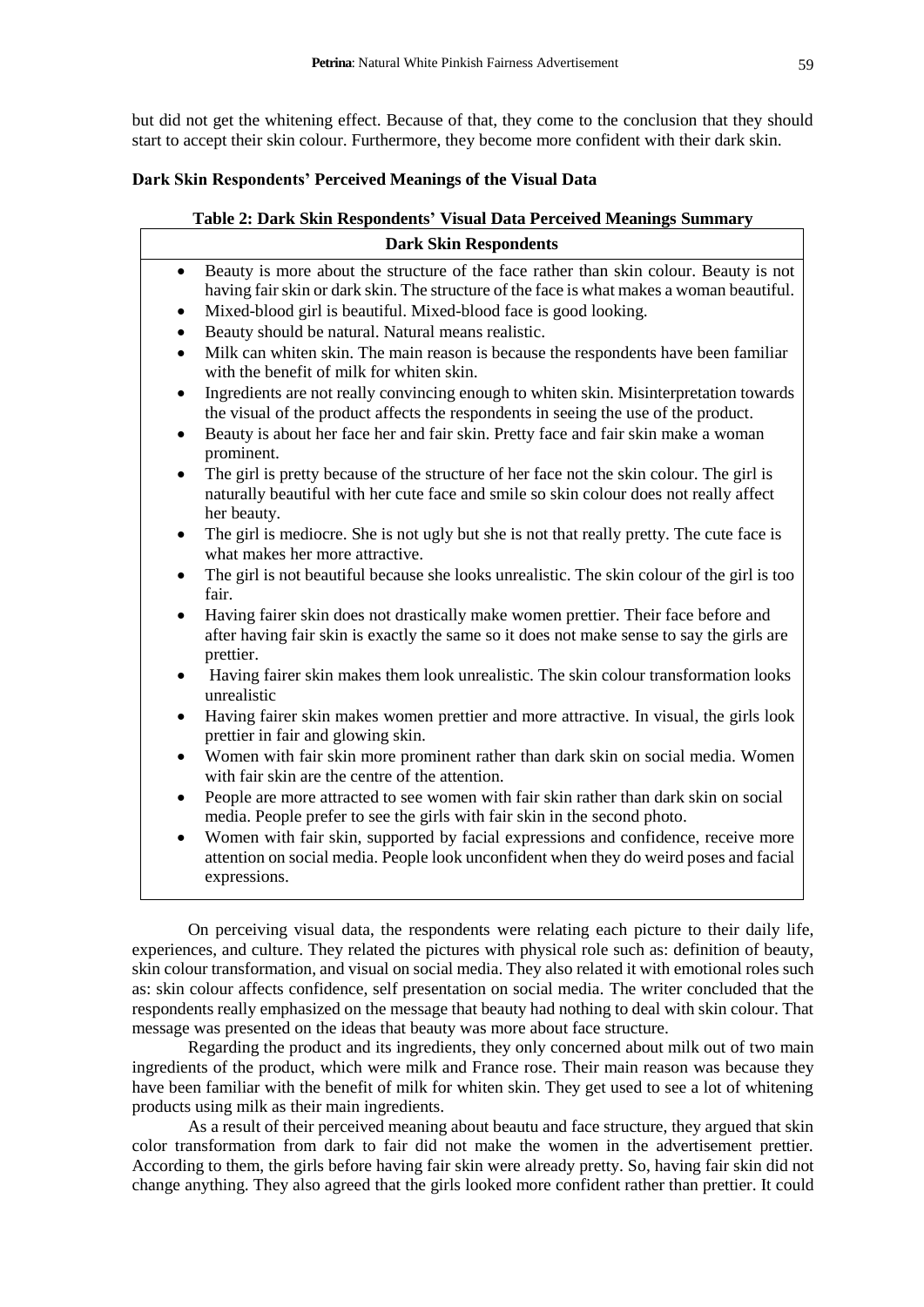be seen towards their poses and facial expressions. Before, they looked unconfident because they did not want to show their face. They tried to hide it with silly poses and facial expressions.

However, the opposite perceived meaning was produced regarding the relation between skin color and social media representation. The dark skin respondents stated that people were more attracted to fair skin girl due to the common stereotype that has been there on the society. They agreed that fair skin women were more prominent which resulted on the receiving of more likes, followers, and attention on social media.

#### **The Analysis of Perceived Meanings Produced by Respondents with Fair Skin**

In this part, writer started the analysis on the darsk skin respondents' perceived meanings towards the verbal and visual data.

٦

### **Fair Skin Respondents' Perceived Meanings of the Verbal Data**

## **Table 3: Fair Skin Respondents' Verbal Data Perceived Meanings Summary**

| <b>Fair Skin Respondents' Perceived Meanings</b> |                                                                                                                                                            |  |
|--------------------------------------------------|------------------------------------------------------------------------------------------------------------------------------------------------------------|--|
| ٠                                                | Beauty should be fair. Having fair skin makes people more prominent, especially around<br>people with darker skin colour.                                  |  |
|                                                  | Beauty equals perfection from every aspect, such as skin, hair, facial expressions, and<br>clothes.                                                        |  |
| $\bullet$                                        | Beauty is about confidence. Confidence enhances all of the beauty in a woman.                                                                              |  |
| $\bullet$                                        | Beauty should be authentic Indonesian. Indonesian women do not have any similar<br>physical characteristic with others beauty, such as Korean.             |  |
| $\bullet$                                        | Beauty should follow the latest trend. Korean is the current beauty standard of<br>Indonesian due to the increase in global popularity of Korean cultures. |  |
| ٠                                                | Natural skin is genuine skin. The use of any products that change the genuine skin colour<br>is considered as unnatural.                                   |  |
|                                                  | Natural skin is skin that looks realistic. The use of makeup is still acceptable. Makeup<br>functions to support the natural beauty.                       |  |
| $\bullet$                                        | Whitening product can instantly whiten skin. The perceived meaning is truly from the<br>advertisement with no impact from other aspects.                   |  |
| $\bullet$                                        | Whitening product cannot give instant effect. To whiten skin is a sustainable process<br>that takes a long time and regular use.                           |  |
| ٠                                                | Whitening product which gives instant whitening effect is dangerous. The ingredients<br>of the product might be harsh chemical.                            |  |
| $\bullet$                                        | Men prefer women with fair skin. Fair skin women are more attractive rather than dark<br>skin women.                                                       |  |
| $\bullet$                                        | Men prefer women with fair skin. Fair skin women looks like they have high hygience<br>in a sense that they can take care of themselves.                   |  |
|                                                  | Not all men prefer women with fair skin. It depends on each man preference.                                                                                |  |

The respondents with fair skin did not relate the words and the picture shown along with the pictures. In perceiving the meaning of specific captions, they related it with their knowledge and real life experience. They agreed that Korean is the beauty standard of Indonesian women because it is the latest popular trend. From their answers, it can be seen that they agree with the idea that fair skin equals beauty. They might not say it explicitly that fair skin is beautiful. Still, they always mention fair skin and relate it with beauty on their answer. They mentioned that fair skin women look spotless and attractive. That is the reason they believed men preferred women with fair skin. The writer also found interesting thing that the fair skin respondents still wanted fairer skin because they wanted to be more attractive.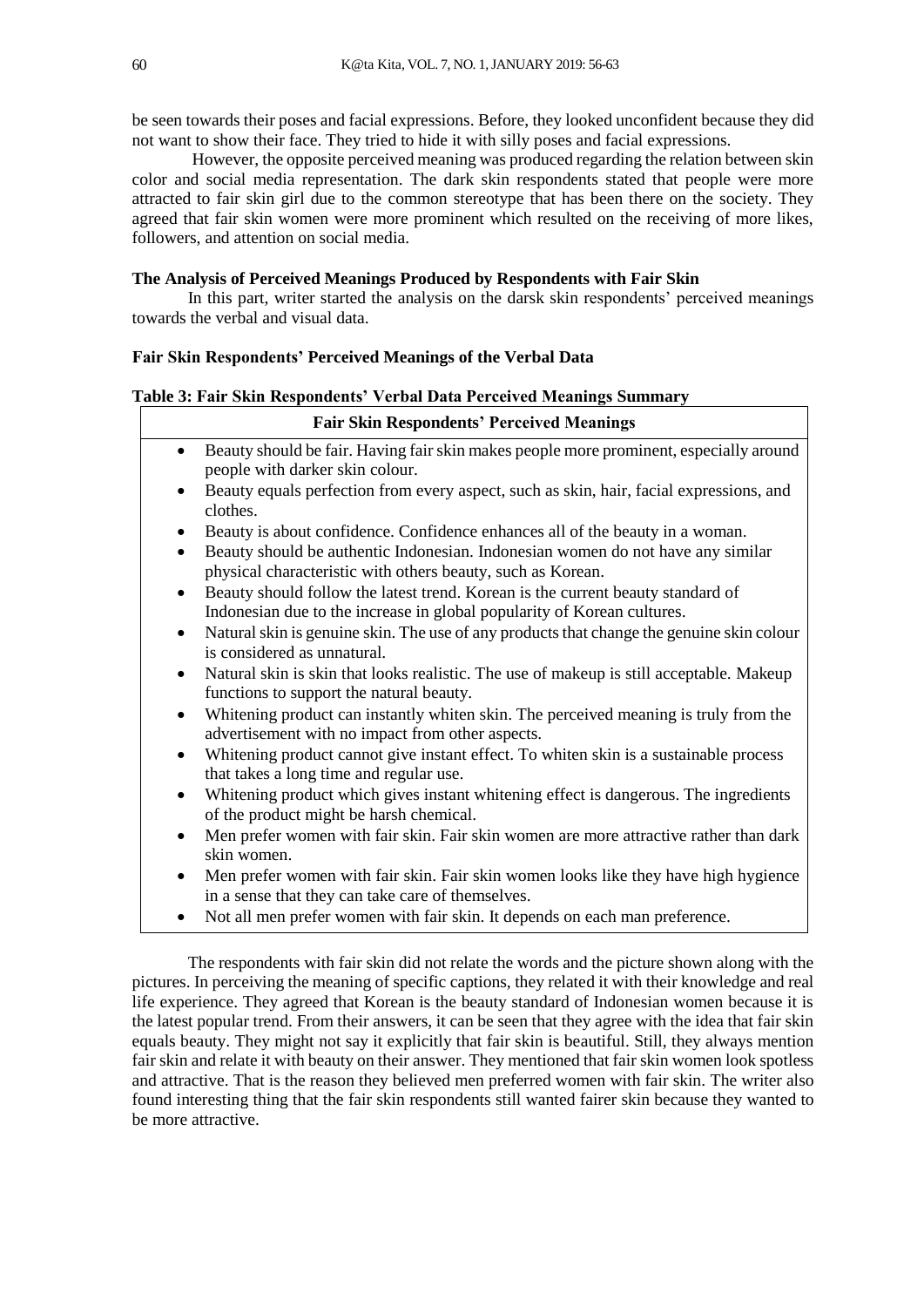## **Fair Skin Respondents' Perceived Meanings of the Visual Data**

#### **Table 4: Fair Skin Respondents' Visual Data Perceived Meanings Summary**

| <b>Fair Skin Respondents</b>                                                                                                                                                                                |  |  |
|-------------------------------------------------------------------------------------------------------------------------------------------------------------------------------------------------------------|--|--|
| The prettiest girl is the girl in the middle. Having fair skin make women more<br>prominent, especially around people with darker skin.                                                                     |  |  |
| The prettiest girl is the girl on the left. Beauty has no relation with skin colour.<br>$\bullet$                                                                                                           |  |  |
| The product can whiten skin because of the way the advertisement represents it through<br>$\bullet$<br>the visual. The viewers are convinced that it can whiten skin because of the content of<br>the milk. |  |  |
| The product is more suitable as lotion because of the dominant visual that represents<br>$\bullet$<br>milk. Milk is more familiar as the ingredients of lotion rather than skin whitening<br>product.       |  |  |
| The girl is pretty because of her fair skin and also supported by great confidence and<br>$\bullet$<br>happy facial expressions.                                                                            |  |  |
| The girls look more attractive in visual with fairer skin. Having fair skin makes women<br>$\bullet$<br>prettier because they look neater.                                                                  |  |  |
| Confidence and facial expression make women prettier. Having fairer skin does not<br>$\bullet$<br>give any changes.                                                                                         |  |  |
| Women with fair skin are more attractive on the photos. That results in receiving more<br>$\bullet$<br>attention on social media.                                                                           |  |  |
| The skin colour transformation does not affect the amount of attention that the photo<br>$\bullet$<br>gets. The main star is always going to be the fair skin girl.                                         |  |  |

Most of the respondents are still consistent with the idea that fair skin equals beauty. In perceiving the meaning, the respondents relate the specific picture with their background knowledge which mostly consists of common stereotype. In this case, common stereotype that fair skin equals beauty strongly affect the way the respondents perceived the meaning. They stated that fair skin made women more prominent rather than people with dark skin. That gives benefit in social media representation because fair skin women get more attention from people in the forms of likes, attention, and followers. Other than that, the writer found that this group also concerned about confidence. They believed confidence enhances someone's beauty.

## **Similarities and Differences between Dark and Fair Skin Respondents' Perceived Meanings**

The writer extended her research to find similarities and differences between dark skin and fair skin respondents' perceived meanings. The writer saw that skin colour affected the way the respondents perceived the meaning of *Olay Natural White Pinkish Fairness*. There are some similarities but also differences in the way the respondents perceived the meaning of specific captions and pictures from the advertisement.

There are some similarities of the perceived meanings produced by dark and fair skin respondents that the writer wants to point out. The first similarity is regarding the perceived meaning towards the definition of beauty. Most of the respondents of both groups agree that beauty consists of internal and external factors. In this case, internal factor is the appearance of someone, such as face, skin colour, confidence, and facial expressions. Meanwhile, external factors can be in the form of technology, makeup, lighting, and clothes. It needs the collaboration of internal factors and external factors to form someone's beauty.

The second similarity that the writer found is regarding the definition of natural skin. Both of the groups produced two similar perceived meanings. The first perceived meaning is natural skin is genuine skin without the use of any makeup. In this case, genuine skin is skin that has no impacts from any skin products or makeup. According to them, the use of makeup is considered as unnatural. The second perceived meaning is natural skin is genuine skin with minimal use of makeup. On this part, they considered the use of makeup as something that is acceptable as long as the function is to enhance the beauty features on the natural skin.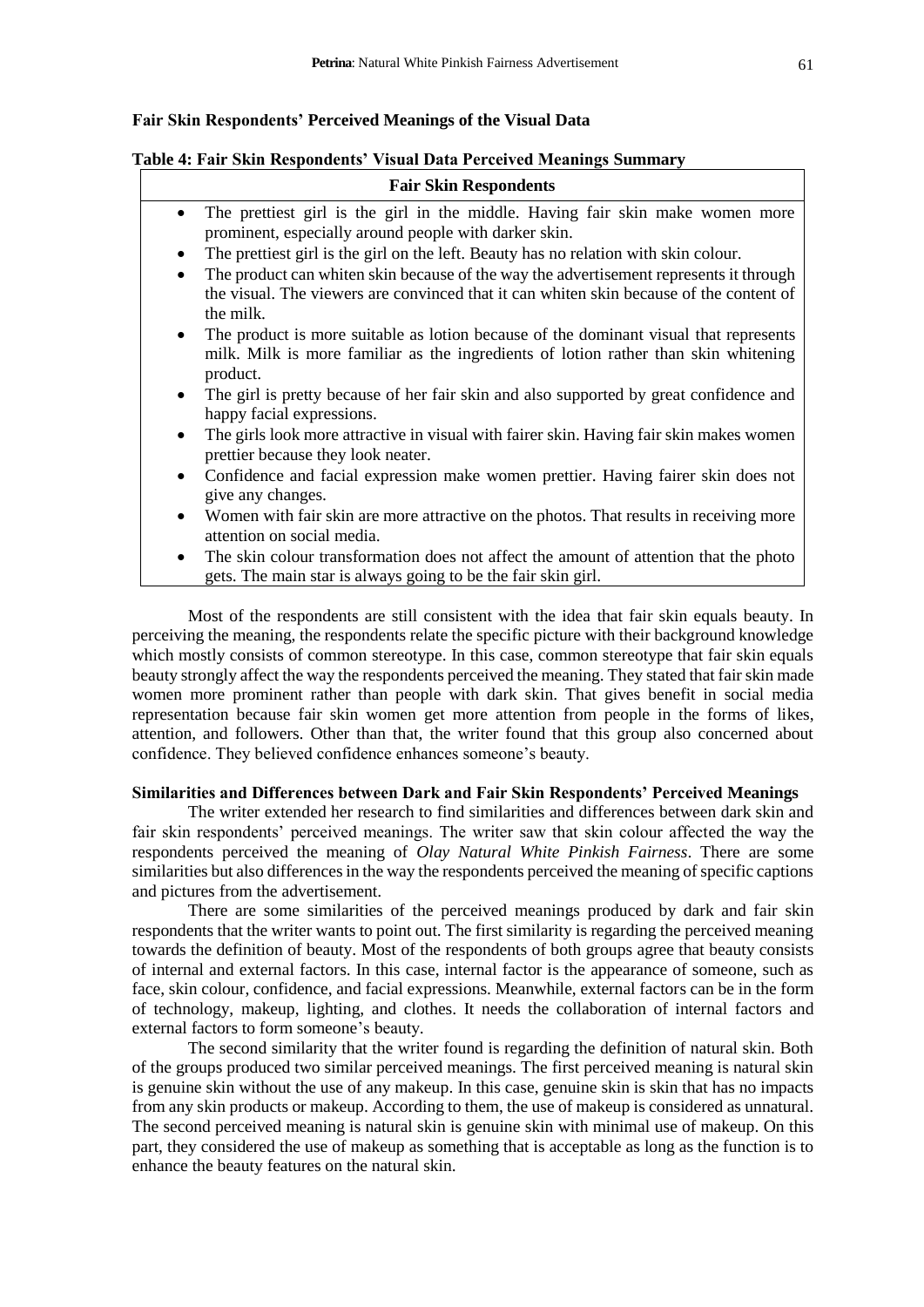The third similarity is regarding the perceived meanings towards the skin colour transformation of the dark women. Most of the respondents of both groups state that having fairer skin does not make women prettier or more attractive. The first reason is because beauty is more about face structure rather than skin colour. The second reason is great confidence and happy facial expressions are what make the women prettier.

The fourth similarity that the writer found is regarding the perceived meaning towards men's preference on fair skin women. More than half of the respondents got the perceived meaning which men preferred women with fair skin. The reasons vary from individual preference to the world's beauty standard. However, the respondents more concerned about the influence of the world in affecting men's preference on women.

Last but not least, the fifth similarity that the writer found is regarding the perceived meanings towards the relation of skin colour and social media behaviour. All of the respondents agreed with the statement that fair skin women receive more attention on social media rather than dark skin women. Fair skin women will always be the main star on the social media that grab people's attention.

Other than that, there are also differences. The first difference is regarding the perceived meanings towards the beauty standard of Indonesia. Dark skin respondents argued that the beauty standard of Indonesian should be exotic or tanned skin. On the other hand, most of the fair skin respondents chose Korean as the beauty standard of Indonesian. Their main reason is because beauty should follow the latest trend.

However, there are also respondents who argued that the beauty standard of Indonesia was authentic Indonesian. The reason is because the characteristics of Indonesian women do not belong on other types of beauty, such as Korean beauty or American beauty. For example the latest trend is Korean beauty. Korean beauty emphasizes on having fair and flawless glass skin. Most of Indonesian women that have dark skin do not have those characteristic. It goes the same as other types of beauty. According to them, Indonesian women do not have to fit in on other beauty standard. Otherwise, Indonesian women should start to enhance their own beauty.

The second difference that the writer wants to point out is regarding the perceived meanings towards the definition of beauty. Dark skin respondents had the perceived meaning that beauty was about face structure. Based on their opinion, people should judge beauty from face structure rather than skin colour. In this case, face structure is including face shape, features of the face such as eyes, nose, lips, and cheeks, and also facial expressions. The contrast perceived meaning comes from the fair skin respondents. They considered beauty as having fair skin. They argued that fair skin enhanced the beauty of a woman.

The third difference is regarding the perceived meanings towards the ingredients of the product related to the function to whiten skin. Dark skin respondents got the perceived meaning that whitening products could not whiten skin. The first reason is their personal experiences. According to them, they never see the whitening effect from the products even after a long term usage. Another reason is whitening effect from the products is only temporary. On the other hand, the fair skin respondents had the perceived meaning that whitening products could whiten skin. Most of them got that perceived meaning from the milk ingredient of the product that is shown on the specific captions and pictures. Milk is indeed being emphasized throughout the advertisement. It can be seen from the dominant colour of white on the visual.

#### **CONCLUSION**

The writer concluded that her research has revealed that skin colour could indeed affect the process of perceived meaning. Each group emphasized on different thing which could affect their perceived meaning. In this case, the writer thinks that dark skin respondents emphasize on the idea that dark skin is also beautiful. They wanted to break the stereotype which says beauty is about having fair skin. Meanwhile, the fair skin respondents emphasized on the idea that beauty indeed was equal fair skin. They related fair skin with attractiveness, social attention, better romance, and better representation on social media. However, common stereotype from the world and their culture still affect the respondents on the process of perceiving meaning. It shows on the part where both of the groups agreed that fair skin women received more attention on social media and men preferred women with fair skin. In giving those perceived meanings, the respondents related it with the reality